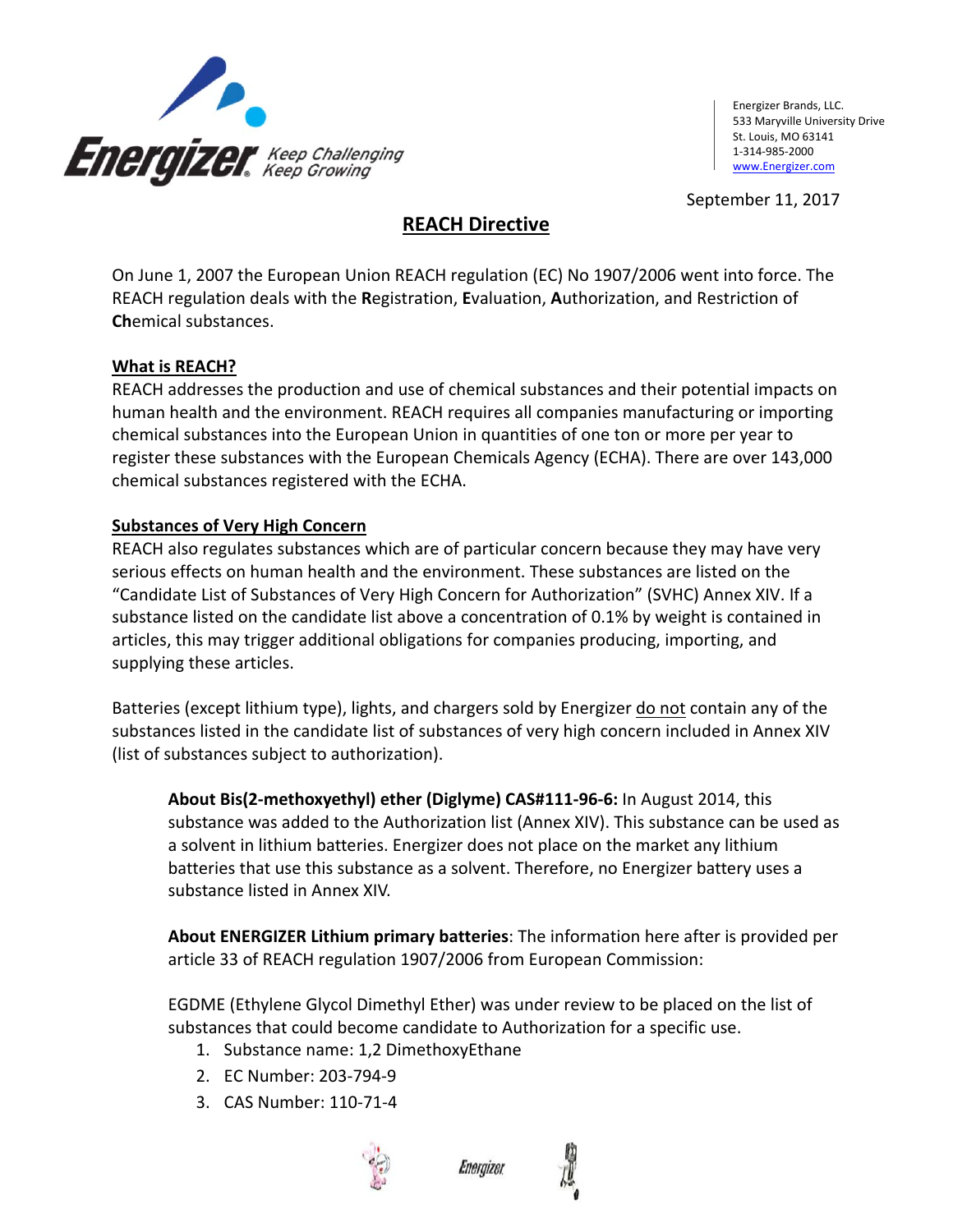

- 4. Content: above 0,1% weight by weight
- 5. EGMDE use description: Incorporated in Lithium Primary Batteries as electrolyte solvent, is not released during normal or reasonably foreseeable conditions of use of batteries.
- 6. Conditions of use of batteries remain unchanged: Do not open, do not disassemble, do not damage, do not expose to fire, do not charge, do not insert incorrectly, keep out of reach of children, do not short circuit, do not mix types, do not mix old and new batteries.
- 7. Communication to consumers: Upon request of a consumer, above information 1. To 6. Has to be provided per article 33(2) of REACH regulation within 45 calendar days of the request and free of charge.

## **EGDME was not placed on the Authorization list but is listed on the Candidate List for Authorization.**

### **Additions to Annex XIV**

New substances may be added to the Annex XIV. Authorities in any one of the member states may identify substances for addition to the Annex XIV. This list of proposed substances is prioritized to determine which ones will be subject to authorization by the authorities. Once interested parties provide comment, the ECHA determines if the substance is added to the candidate list of Substances of Very High Concern for inclusion into Annex XIV. If the substance is added to the list, then companies who want to continue to manufacture or import the substance must apply for an authorization to continue to use the substance.

### **Annex XVII (Restricted List)**

Restrictions are a tool to protect human health and the environment from unacceptable risks posed by chemicals. Restrictions may limit or ban the manufacture, placing on the market or use of a substance. A restriction applies to any substance on its own, in a mixture or in an article, including those that do not require registration.

Batteries, lights, and chargers sold by Energizer do not contain any of the substances listed in the Restricted List Annex XVII.

### **Covered Items under REACH**

The REACH regulation applies to substance, containers, and Articles intended for sale in Europe. The REACH regulation defines Articles as "an object which during production is given a special shape, surface, or design, which determines its function to a greater degree than its chemical composition."

Energizer batteries, lights, and chargers sold in Europe are classified as Articles per latest available Draft Final Technical Guidance document on requirements for substances in articles



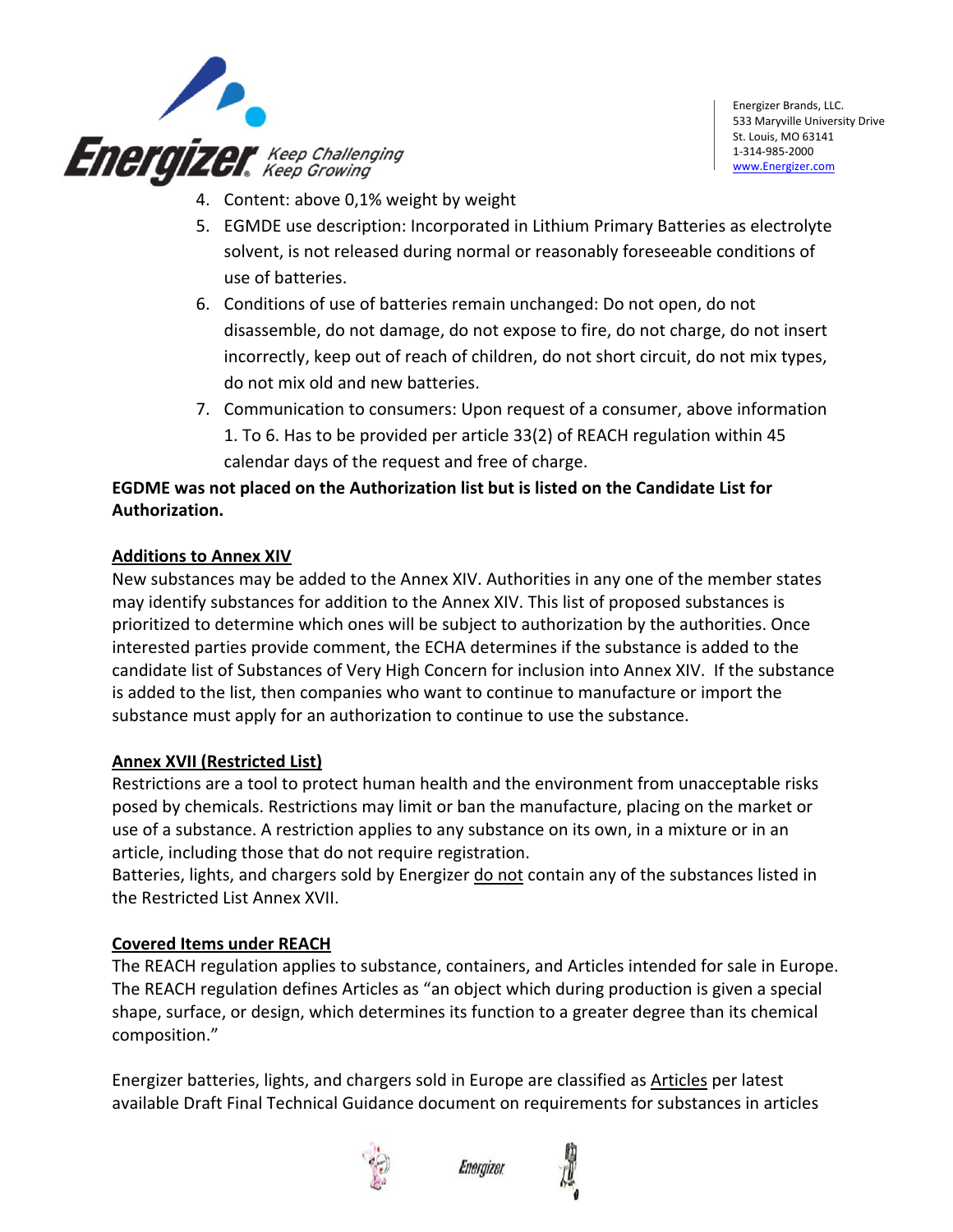

from Reach Implementation Project (so‐called RIP 3.8) published in December 2007 and the EU Court of Justice Rule on REACH Articles definition announced on September 10, 2015.

Additionally, the REACH regulation applies to substances that are intended to be released from an article. Substances may be intended to be released from articles in order to provide an "added value", where this accessory function is not directly linked to the main function. For example a fragrance may be released from an article to provide added value, fragrance, to the product.

Energizer batteries, lights, and chargers sold in Europe are not intended to release any substance under normal or reasonably foreseeable conditions of use (ECHA guidance document on requirements for substances in Articles, May 2008, p 73, table 5).

### **Conclusion**

Currently, Energizer batteries, lights, and chargers do not contain any of the substances listed in the Substances of Very High Concern list more than 0.1% by weight per the latest regulation. Energizer continues to monitor any substances that are included in the priority list for inclusion into Annex XIV.



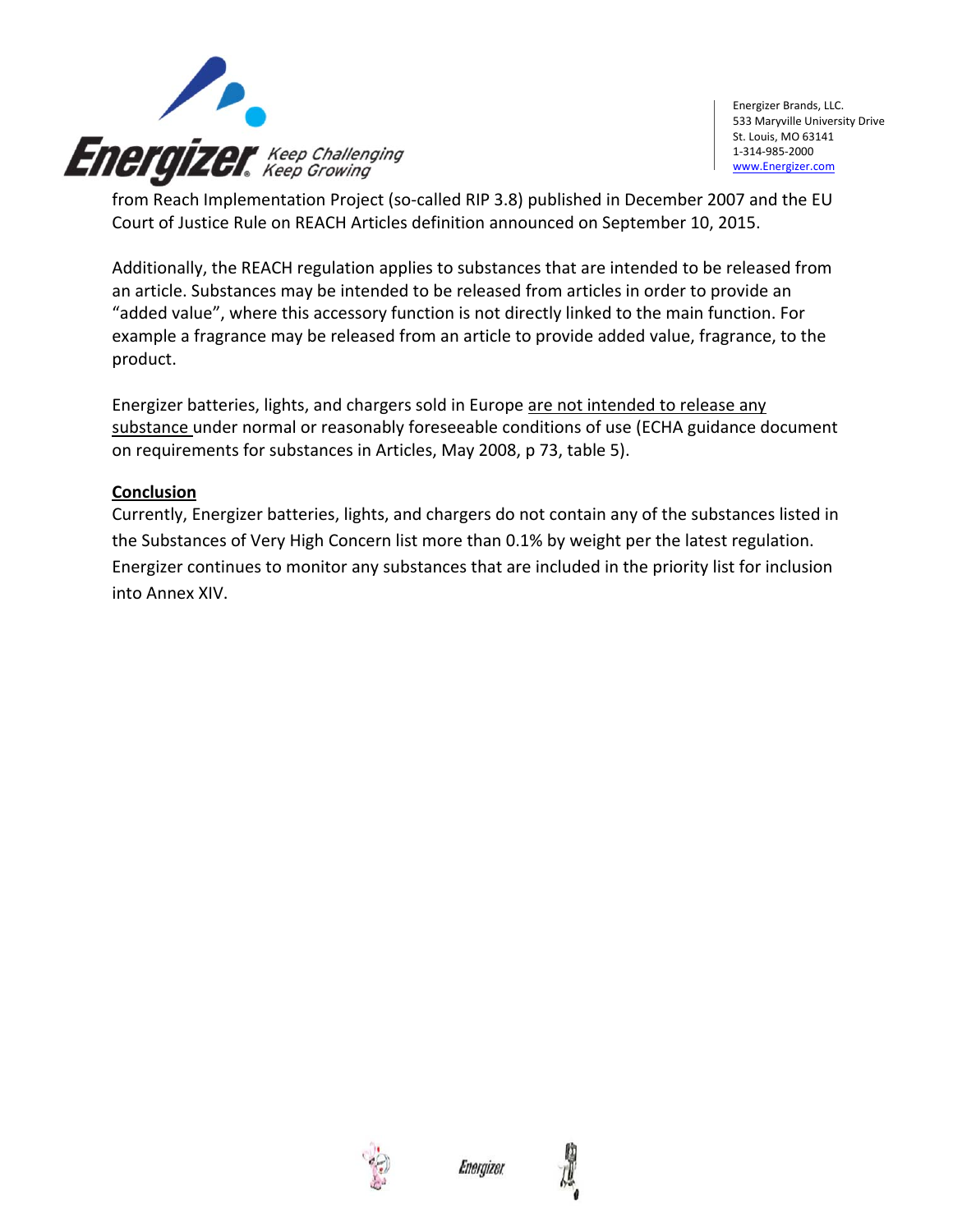

## **A. Candidate List Table, last updated July 10, 2017**

https://echa.europa.eu/candidate‐list‐table

# **B. Lists of SVHC to be prioritized for inclusion into Annex XIV:**

**B1. ECHA's 1st Recommendation for inclusion in Annex XIV (Authorization) – June 1 2009:**

| Substance name                              | <b>EC</b> number       | <b>CAS number</b>      |
|---------------------------------------------|------------------------|------------------------|
| 4,4'-Diaminodiphenylmethane                 | 202-974-4              | 101-77-9               |
| (MDA)                                       |                        |                        |
| 5-tert-butyl-2,4,6-trinitro-m-xylene        | 201-329-4              | $81 - 15 - 2$          |
| (Musk xylene)                               |                        |                        |
| Alkanes, C10-13, chloro (Short              | 287-476-5              | 85535-84-8             |
| <b>Chain Chlorinated Paraffins - SCCPs)</b> |                        |                        |
| Benzyl butyl phthalate (BBP)                | 201-622-7              | 85-68-7                |
| Bis(2-ethylhexyl) phthalate (DEHP)          | 204-211-0              | 117-81-7               |
| Dibutyl phthalate (DBP)                     | 201-557-4              | $84 - 74 - 2$          |
| Hexabromocyclododecane HBCDD),              | 247-148-4 and 221-695- | 25637-99-4 3194-55-6   |
| and all major diastereoisomers              | 9                      | (134237-50-6) (134237- |
| identified, i.e.: alpha-, beta- and         |                        | 51-7) (134237-52-8)    |
| gamma-hexabromocyclododecane                |                        |                        |

### **B.2. ECHA's 2nd Recommendation for inclusion in Annex XIV (Authorization) – Dec. 17, 2010:**

| Substance name                   | <b>EC</b> number | <b>CAS number</b> |
|----------------------------------|------------------|-------------------|
| 2,4-dinitrotoluene (2,4-DNT)     | 204-450-0        | $121 - 14 - 2$    |
|                                  |                  |                   |
| Diarsenic pentaoxide             | 215-116-9        | 1303-28-2         |
| Diarsenic trioxide               | 215-481-4        | 1327-53-3         |
| Diisobutylphthalate (DIBP)       | 201-553-2        | 84-69-5           |
| Lead chromate                    | 231-846-0        | 7758-97-6         |
| Lead chromate molybdate sulphate | 235-759-9        | 12656-85-8        |
| red - C.I. Pigment Red 104       |                  |                   |
| Lead sulfochromate yellow - C.I. | 215-693-7        | 1344-37-2         |
| Pigment Yellow 34                |                  |                   |
| Tris(2-chloroethyl)phosphate     | 204-118-5        | 115-96-8          |
| (TCEP)                           |                  |                   |



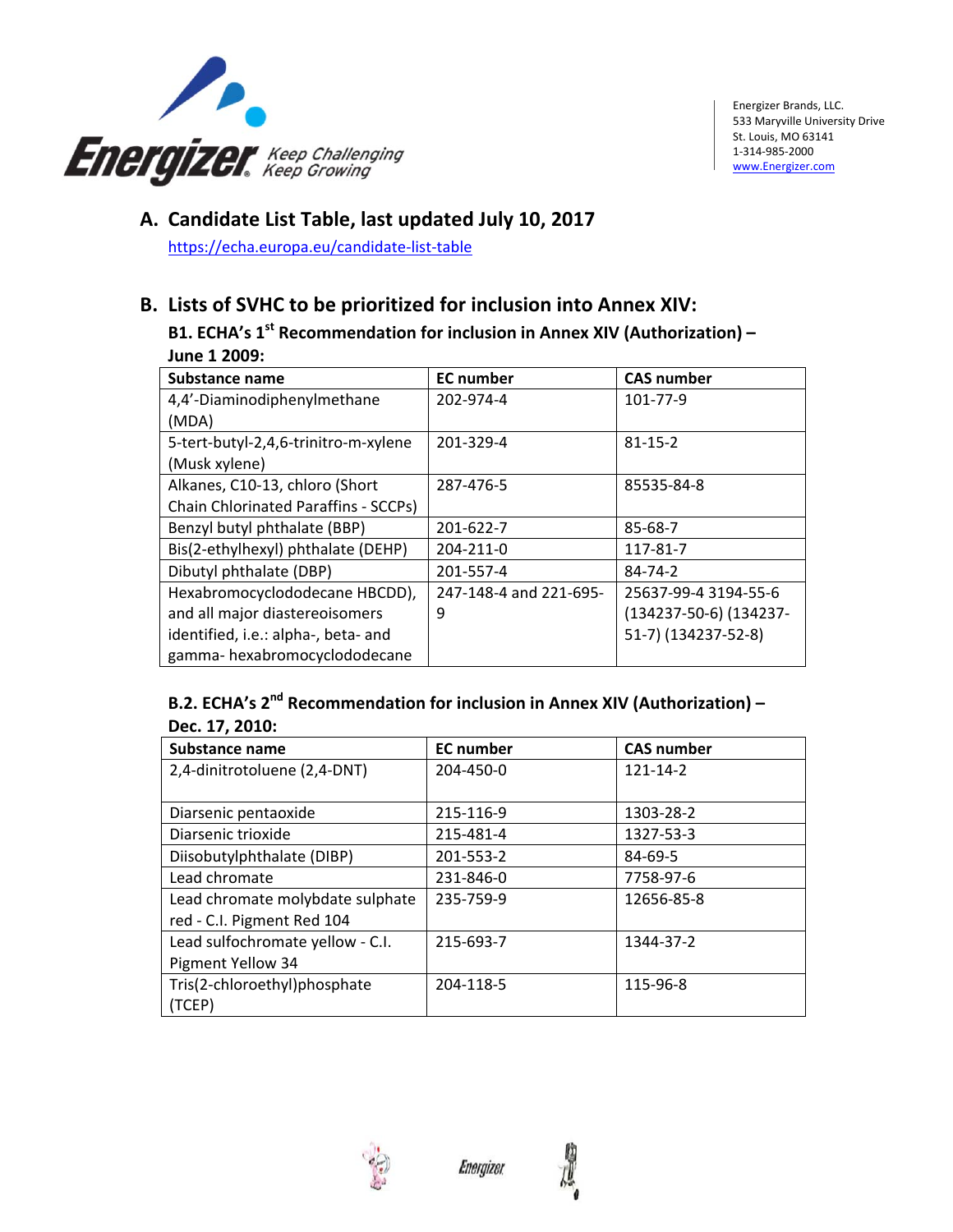

|                | B.3. ECHA's 3 <sup>rd</sup> Recommendation for inclusion in Annex XIV (Authorization) - |
|----------------|-----------------------------------------------------------------------------------------|
| Dec. 20, 2011: |                                                                                         |

| Substance name                      | <b>EC</b> number     | <b>CAS number</b>     |
|-------------------------------------|----------------------|-----------------------|
| Ammonium dichromate                 | 232-143-1            | 7789-09-5             |
| Acids generated from chromium       | 231-801-5; 236-881-5 | 7738-94-5; 13530-68-2 |
| trioxide and their oligomers.       |                      |                       |
| Names of the acids and their        |                      |                       |
| oligomers: Chromic acid, Dichromic  |                      |                       |
| acid, Oligomers of chromic acid and |                      |                       |
| dichromic acid.                     |                      |                       |
| Chromium trioxide                   | 215-607-8            | 1333-82-0             |
| Cobalt dichloride                   | 231-589-4            | 7646-79-9             |
| Cobalt(II) carbonate                | 208-169-4            | 513-79-1              |
| Cobalt(II) diacetate                | 200-755-8            | 71-48-7               |
| Cobalt(II) dinitrate                | 233-402-1            | 10141-05-6            |
| Cobalt(II) sulphate                 | 233-334-2            | 10124-43-3            |
| Potassium chromate                  | 232-140-5            | 7789-00-6             |
| Potassium dichromate                | 231-906-6            | 7778-50-9             |
| Sodium chromate                     | 231-889-5            | 7775-11-3             |
| Sodium dichromate                   | 234-190-3            | 7789-12-0; 10588-01-9 |
| Trichloroethylene                   | 201-167-4            | 79-01-6               |

### **B.4. ECHA's 4th Recommendation for inclusion in Annex XIV (Authorization) – June 20, 2012:**

| Substance name                        | <b>EC</b> number | <b>CAS number</b> |
|---------------------------------------|------------------|-------------------|
| Pentazinc chromate octahydroxide      | 256-418-0        | 49663-84-5        |
| Arsenic acid                          | 231-901-9        | 7778-39-4         |
| Formaldehyde, oligomeric reaction     | 500-036-1        | 25214-70-4        |
| products with aniline (technical MDA) |                  |                   |
| Potassium                             | 234-329-8        | 11103-86-9        |
| hydroxyoctaoxodizincatedichromate     |                  |                   |
| Strontium chromate                    | 232-142-6        | 7789-06-2         |
| 1,2-Dichloroethane (EDC)              | 203-458-1        | 107-06-2          |
| Dichromium tris(chromate)             | 246-356-2        | 24613-89-6        |
| 2,2'-dichloro-4,4'-methylenedianiline | 202-918-9        | $101 - 14 - 4$    |
| (MOCA)                                |                  |                   |
| N, N-Dimethylacetamide (DMAC)         | 204-826-4        | 127-19-5          |
| Bis(2-methoxyethyl) ether (Diglyme)   | 203-924-4        | 111-96-6          |



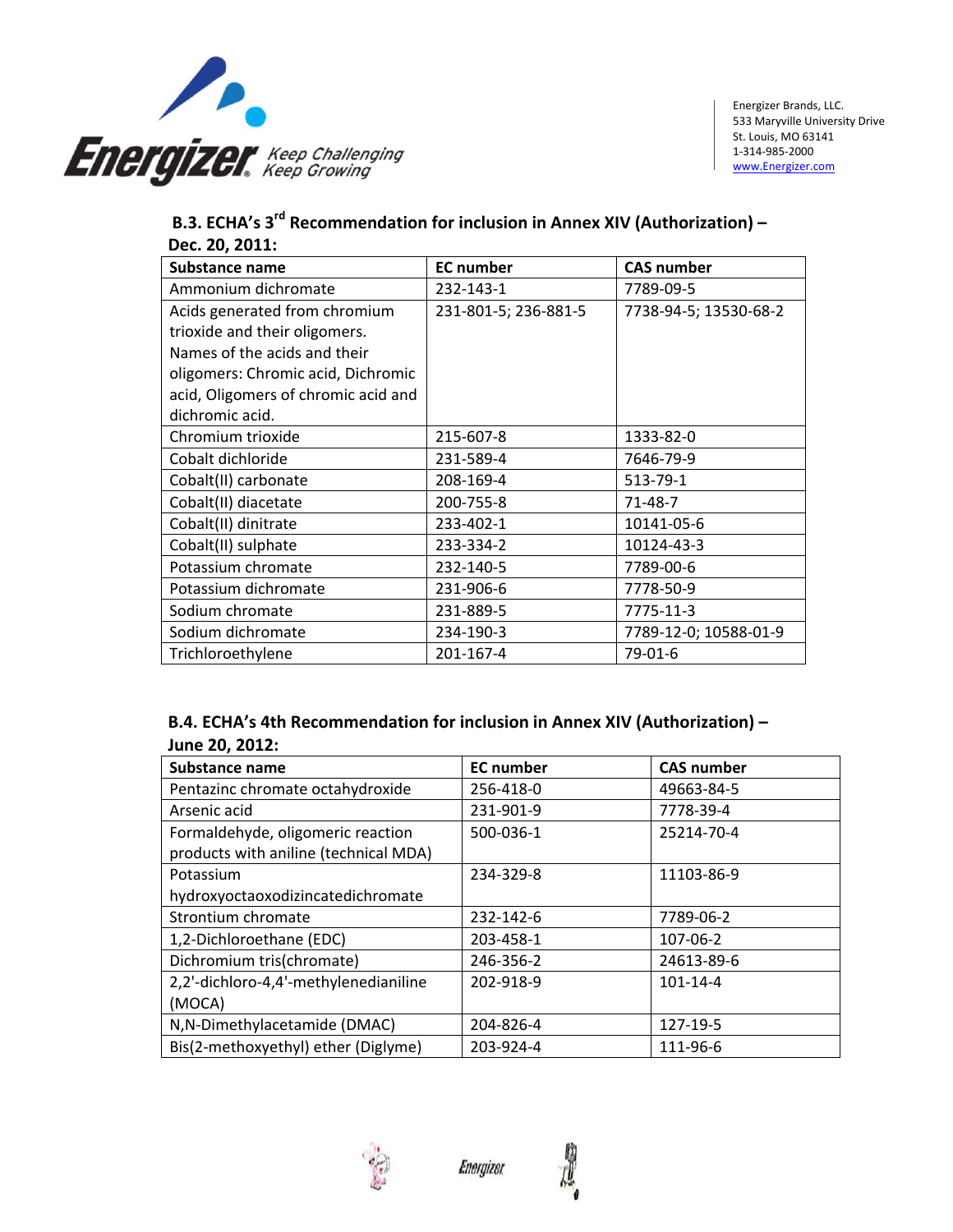

Energizer Brands, LLC. 533 Maryville University Drive St. Louis, MO 63141 1‐314‐985‐2000 www.Energizer.com

### **B.5 ECHA's 5th Recommendation for inclusion in Annex XIV (Authorization) – June 23, 2013:**

| <b>Substance name</b>                                              | <b>EC</b> number | <b>CAS number</b> |
|--------------------------------------------------------------------|------------------|-------------------|
| Bis(pentabromophenyl) ether (decabromodiphenyl ether)              | 214-604-9        | 1163-19-5         |
| (DecaBDE)                                                          |                  |                   |
| Zirconia Aluminosilicate Refractory Ceramic Fibres (Zr-RCF) are    |                  |                   |
| fibres covered by index number 650-017-00-8 in Annex VI, part      |                  |                   |
| 3, table 3.1 of Regulation (EC) No 1272/2008 of the European       |                  |                   |
| Parliament and of the Council of 16 December 2008 on               |                  |                   |
| classification, labelling and packaging of substances and          |                  |                   |
| mixtures, and fulfil the three following conditions: a) oxides of  |                  |                   |
| aluminium, silicon and zirconium are the main components           |                  |                   |
| present (in the fibres) within variable concentration ranges b)    |                  |                   |
| fibres have a length weighted geometric mean diameter less         |                  |                   |
| two standard geometric errors of 6 or less micrometres ( $\mu$ m). |                  |                   |
| c) alkaline oxide and alkali earth oxide                           |                  |                   |
| (Na2O+K2O+CaO+MgO+BaO) content less or equal to 18% by             |                  |                   |
| weight                                                             |                  |                   |
| Aluminosilicate Refractory Ceramic Fibres (Al-RCF) are fibres      |                  |                   |
| covered by index number 650-017-00-8 in Annex VI, part 3,          |                  |                   |
| table 3.1 of Regulation (EC) No 1272/2008 of the European          |                  |                   |
| Parliament and of the Council of 16 December 2008 on               |                  |                   |
| classification, labelling and packaging of substances and          |                  |                   |
| mixtures, and fulfil the three following conditions: a) oxides of  |                  |                   |
| aluminium and silicon are the main components present (in          |                  |                   |
| the fibres) within variable concentration ranges b) fibres have    |                  |                   |
| a length weighted geometric mean diameter less two standard        |                  |                   |
| geometric errors of 6 or less micrometres ( $\mu$ m) c) alkaline   |                  |                   |
| oxide and alkali earth oxide (Na2O+K2O+CaO+MgO+BaO)                |                  |                   |
| content less or equal to 18% by weight                             |                  |                   |
| Diazene-1,2-dicarboxamide (C,C`-azodi(formamide)) (ADCA)           | 204-650-8        | 123-77-3          |
| 4-(1,1,3,3-tetramethylbutyl)phenol, ethoxylated (4-tert-           |                  |                   |
| OPnEO) [covering well-defined substances and UVCB                  |                  |                   |
| substances, polymers and homologues]                               |                  |                   |
| N, N-dimethylformamide (DMF)                                       | 200-679-5        | $68 - 12 - 2$     |

### **B.6 ECHA's 6th Recommendation for inclusion in Annex XIV (Authorization) – June 13, 2017:**

| Substance name                                               | <b>EC</b> number | <b>CAS number</b> |
|--------------------------------------------------------------|------------------|-------------------|
| 1-bromopropane (n-propyl bromide)                            | 203-445-0        | 106-94-5          |
| diisopentylphthalate                                         | 210-088-4        | 605-50-5          |
| 1,2-benzenedicarboxylic acid, di-C6-8-branched alkyl esters, | 276-158-1        | 71888-89-6        |
| l C7-rich                                                    |                  |                   |